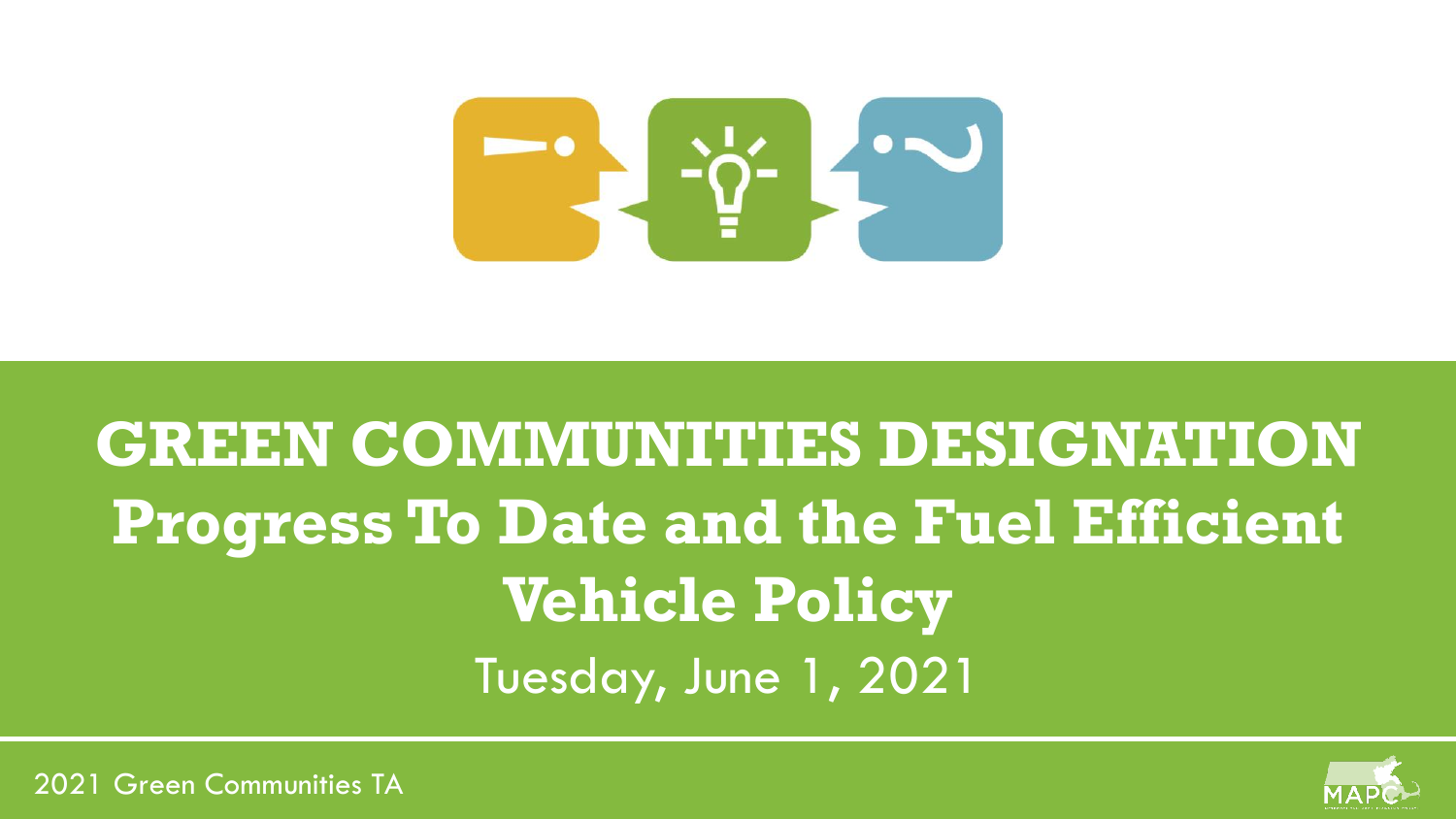

# **PROGRAM OVERVIEW**

Green Communities Program Designation Criteria

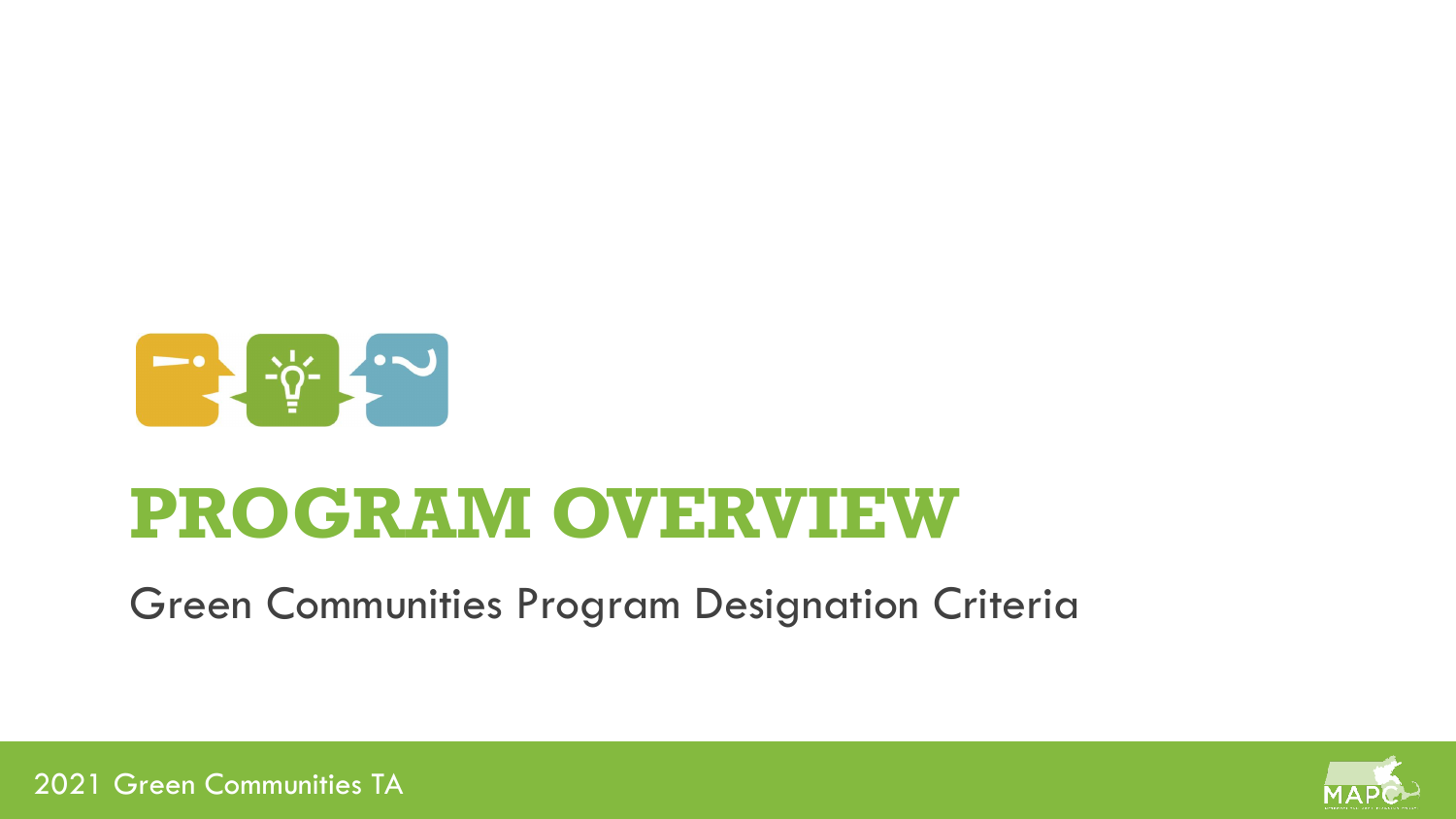| <b>CRITERIA 1</b>         | <b>As-of-right Siting</b>      | <b>Awaiting DOER Approval</b> |
|---------------------------|--------------------------------|-------------------------------|
| <b>CRITERIA 2</b>         | <b>Expedited Permitting</b>    | <b>Awaiting DOER Approval</b> |
| <b>CRITERIA 3</b>         | <b>Energy Reduction Plan</b>   | In Progress                   |
| <b>CRITERIA 4</b>         | <b>Fuel-efficient Vehicles</b> | In Progress                   |
| <b>CRITERIA 5</b>         | <b>Stretch Code Adoption</b>   | Effective April 1, 2021       |
| 2021 Green Communities TA |                                |                               |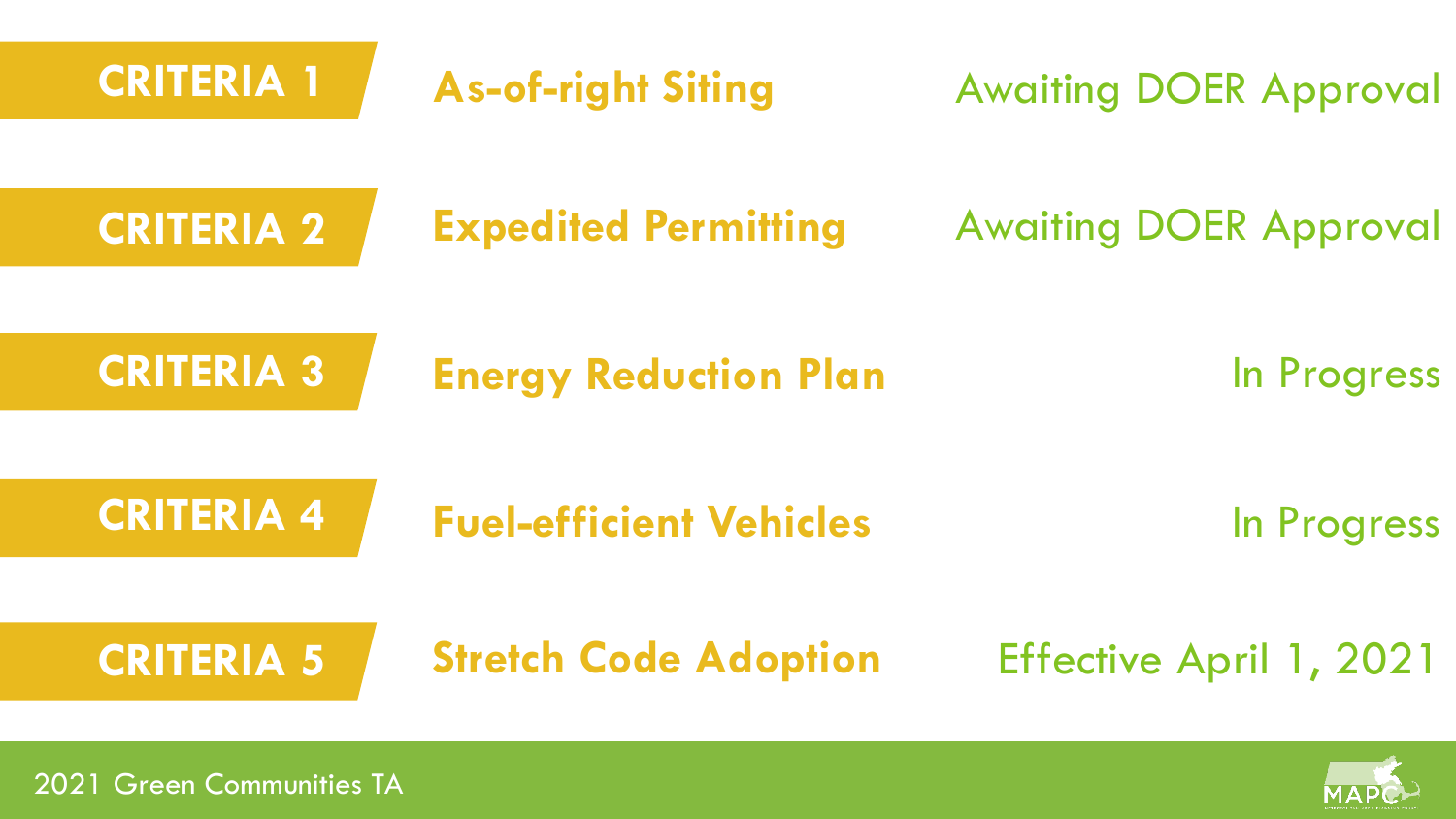#### **CRITERIA 1 As-of-right Siting**

Criterion 1 is met by a municipality passing zoning in designated locations for the as-of-right siting of renewable or alternative energy generating facilities, research and development facilities, or manufacturing facilities.

# **CRITERIA 2 Expedited Permitting**

Criterion 2 is met by a municipality adopting an expedited application and permitting of one year at most, under which facilities interested in locating their facility in a designated renewable zone may be sited within the municipality.

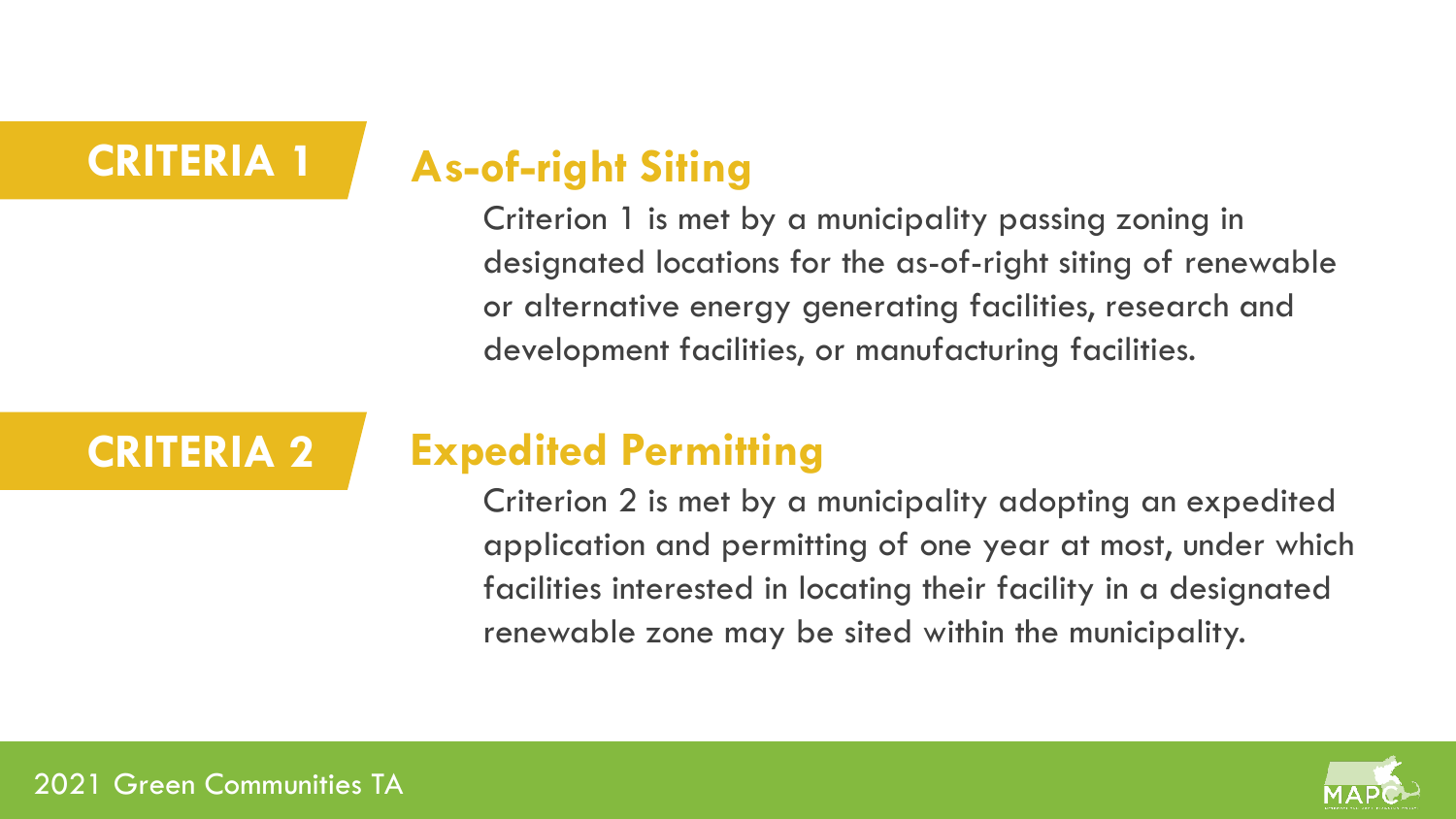# **CRITERIA 3 Energy Reduction Plan**

To demonstrate compliance with Criterion 3, municipalities must:

- Establish an energy use baseline inventory for municipal buildings and facilities (which can include schools, water, wastewater treatment plants and pumping stations, and open space), street and traffic lighting, and vehicles; and
- Adopt an Energy Reduction Plan (ERP) demonstrating a reduction of 20 percent of energy use after five years of implementation.

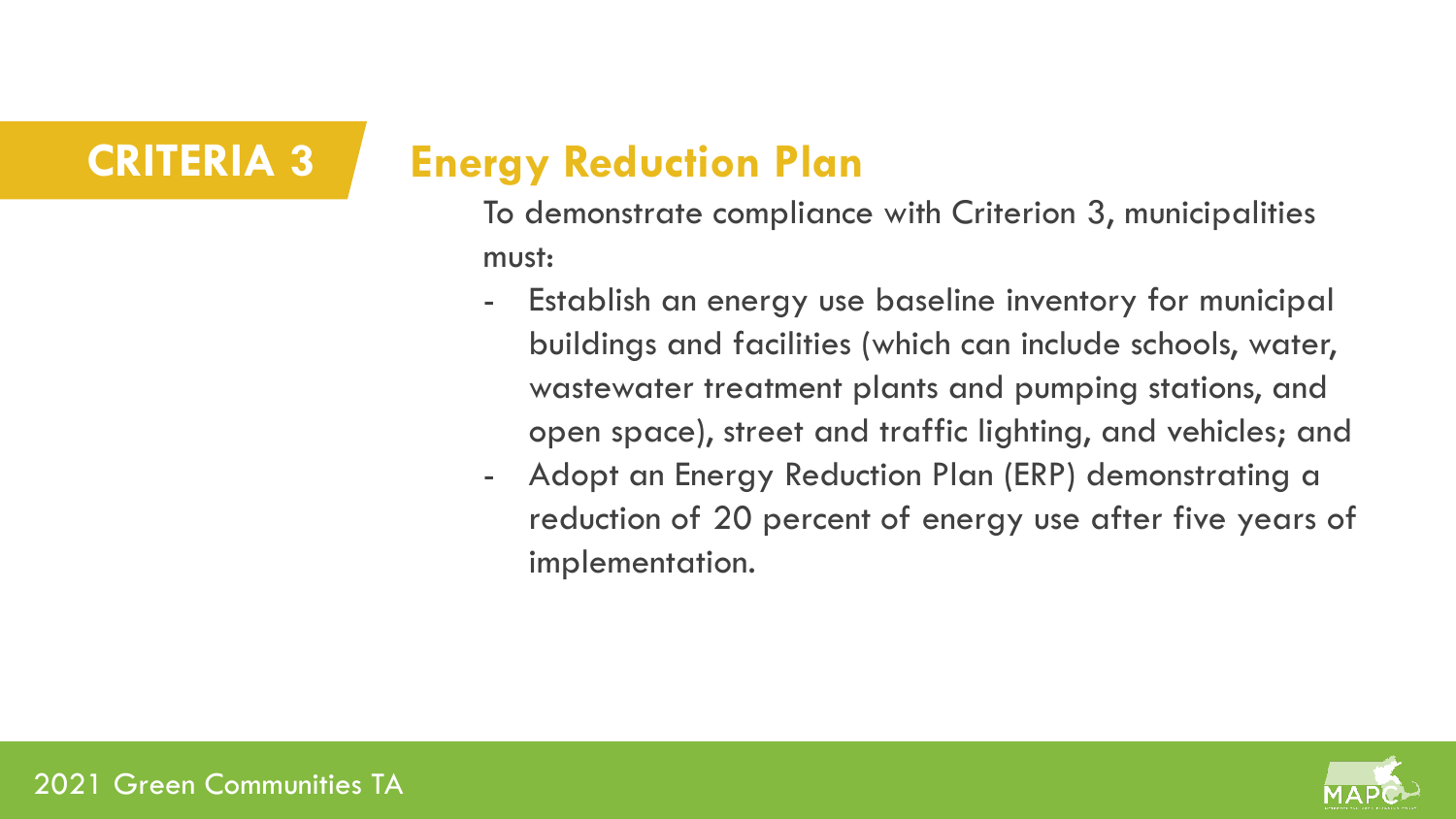#### **CRITERIA 4 Fuel-efficient Vehicles**

Criterion 4 requires all departments within a Green Community to purchase fuel-efficient vehicles for municipal use, whenever such vehicles are commercially available and practicable.

# **CRITERIA 5 Stretch Code Adoption**

Criterion 5 requires that municipalities minimize the life-cycle cost of all newly constructed homes and buildings. DOER recommends communities do this by adopting the Stretch Code (780 CMR 115.AA).

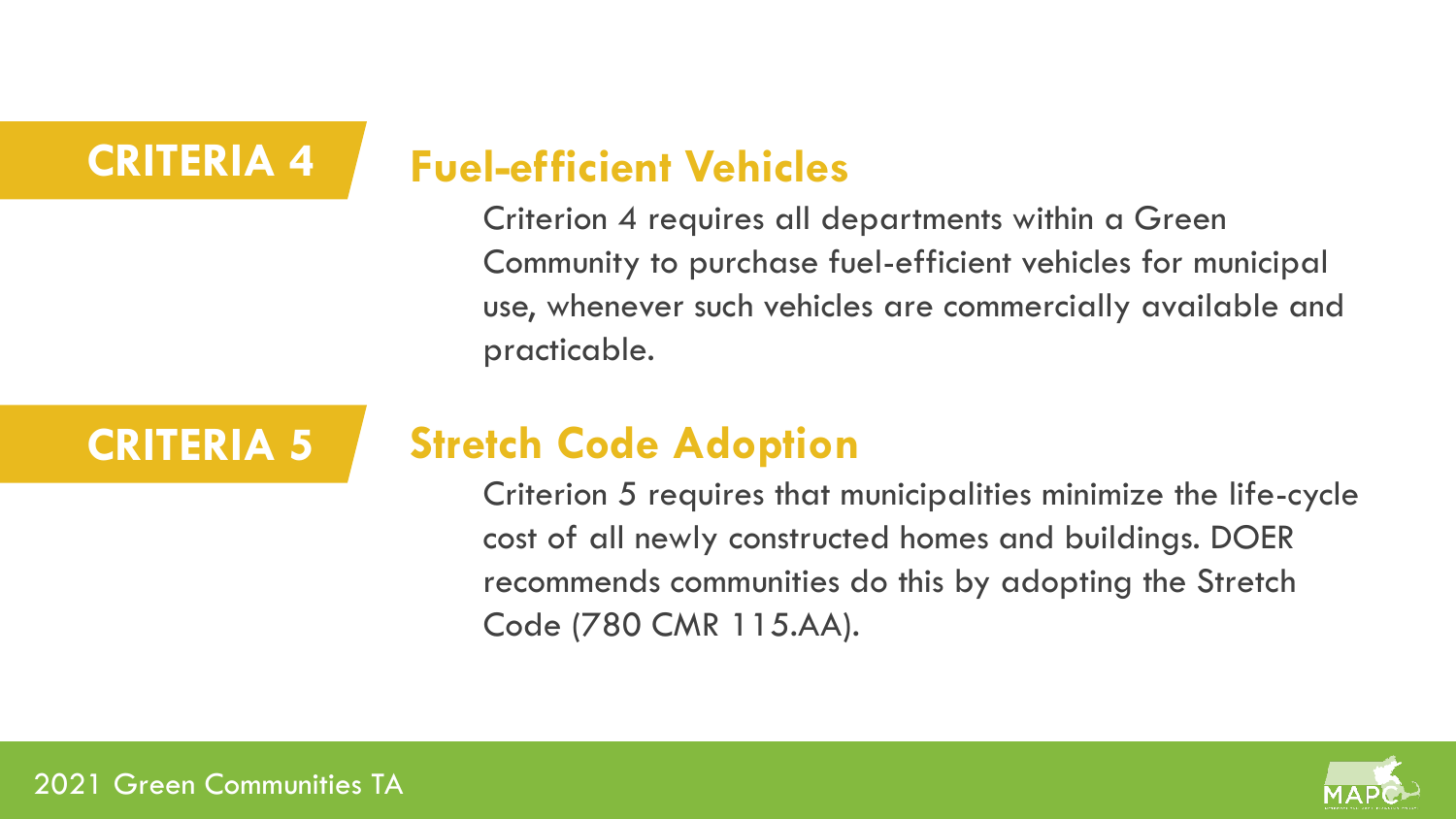

# **CRITERION 4**

The Fuel Efficient Vehicle Policy and Vehicle Inventory

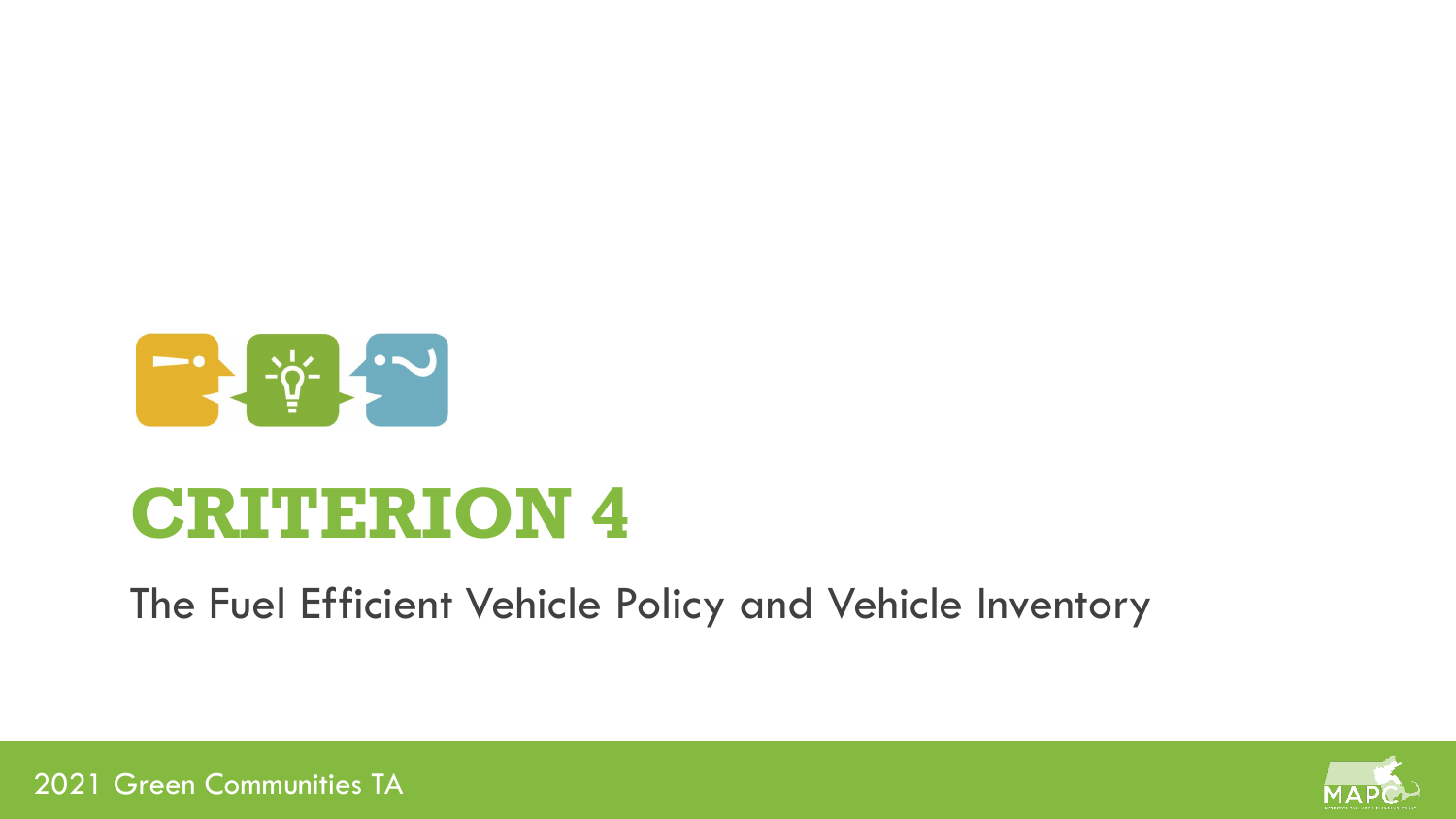## **FUEL EFFICIENT VEHICLE POLICY**

Local governments and school districts must adopt a policy that requires all departments within a Green Community to purchase fuel-efficient vehicles for municipal use, whenever such vehicles are **commercially available and practicable**.

## **REPLACEMENT PLAN**

A plan for replacing non-exempt vehicles with vehicles that meet the fuel efficiency ratings below must also be developed and maintained.

## **VEHICLE INVENTORY**

Criterion 4 requires municipalities to develop and maintain a vehicle inventory for all four-wheeled vehicles, both exempt and non-exempt.

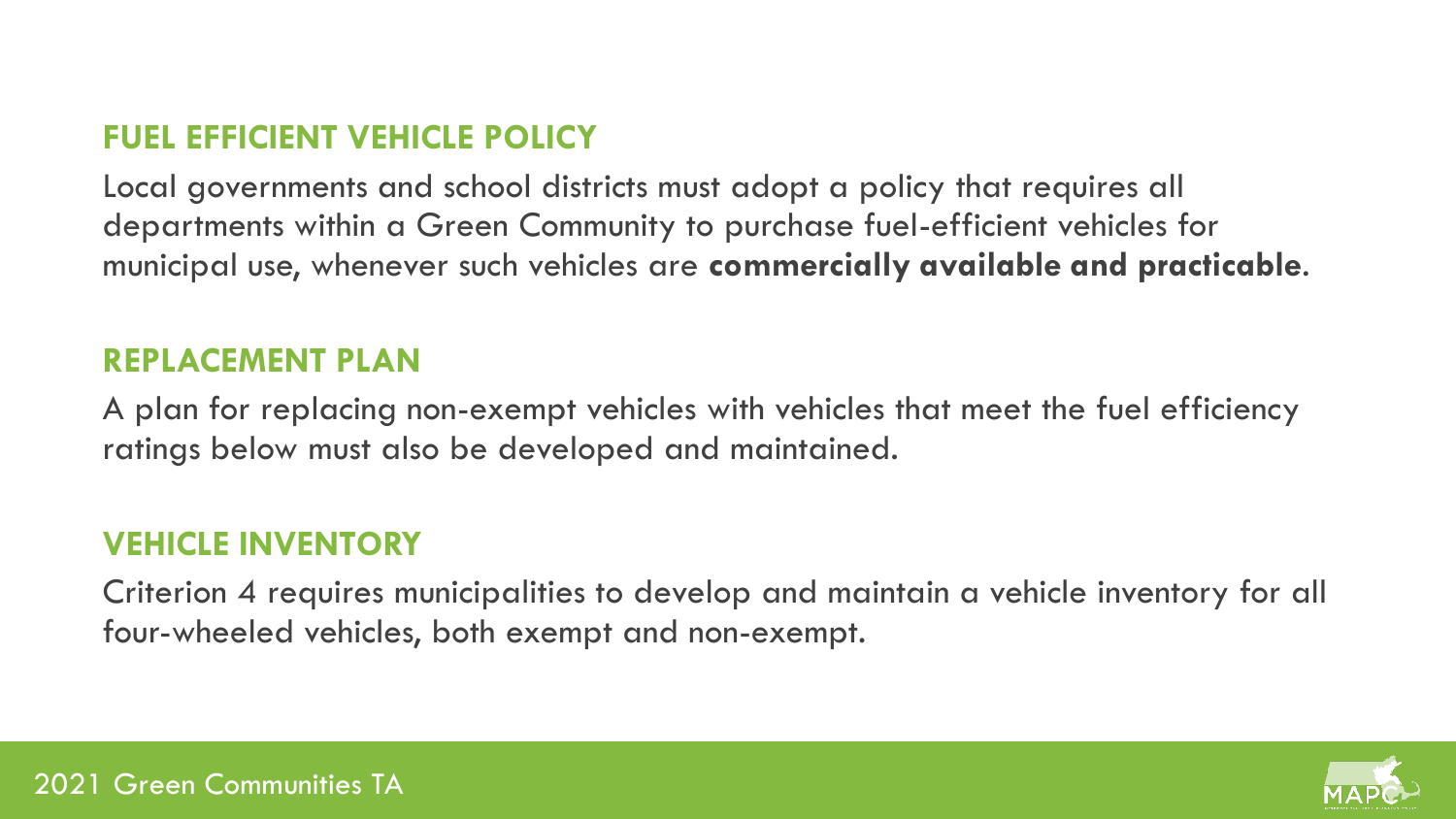# **EXEMPT NON-EXEMPT**

# All **heavy duty vehicles** (GVWR > 8,500 lbs.), such as:

- Fire engines
- Ambulances
- Large DPW vehicles

All **emergency response** police cruisers.

**Off-road vehicles** and **motorcycles** (not included in the inventory)

All other municipal vehicles, including:

- **Admin vehicles** for Police & Fire Depts.
- Emergency vehicles **under 8,500 lbs.**  for which fuel efficient models are commercially available
- **Sedans** and **light duty trucks** used by schools and other municipal departments

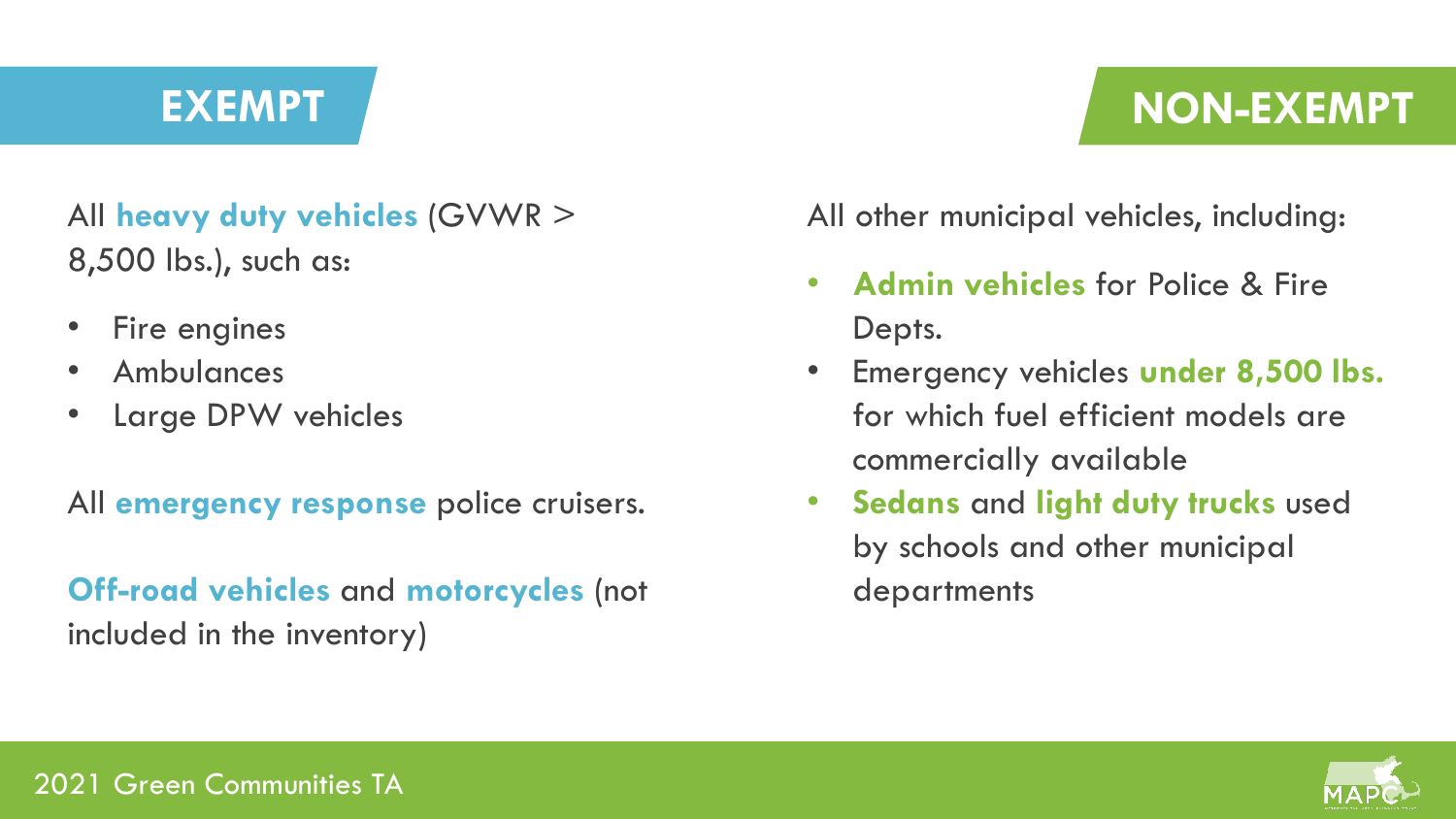# **The definition of "fuel efficient" is not static, but changes over time to reflect advances in the market and technologies, in accordance with DOER/EPA guidance.**

Based on 2020 EPA data, vehicles are to have a combined city and highway MPG no less than the following:

- 2 wheel drive car: 30 MPG
- 4 wheel drive car: 29 MPG
- 2 wheel drive van: 22 MPG
- 4 wheel drive van: 20 MPG
- 2 wheel drive pick-up truck: 21 MPG
- 4 wheel drive pick-up truck: 18 MPG
- 2 wheel drive SUV: 24 MPG
- 4 wheel drive SUV: 21 MPG

Hybrid or electric vehicles in these vehicle classes will meet these criteria. So can some fuel efficient gasoline engine vehicles

Many vehicles that meet the above criteria can be found on statewide contract VEH98

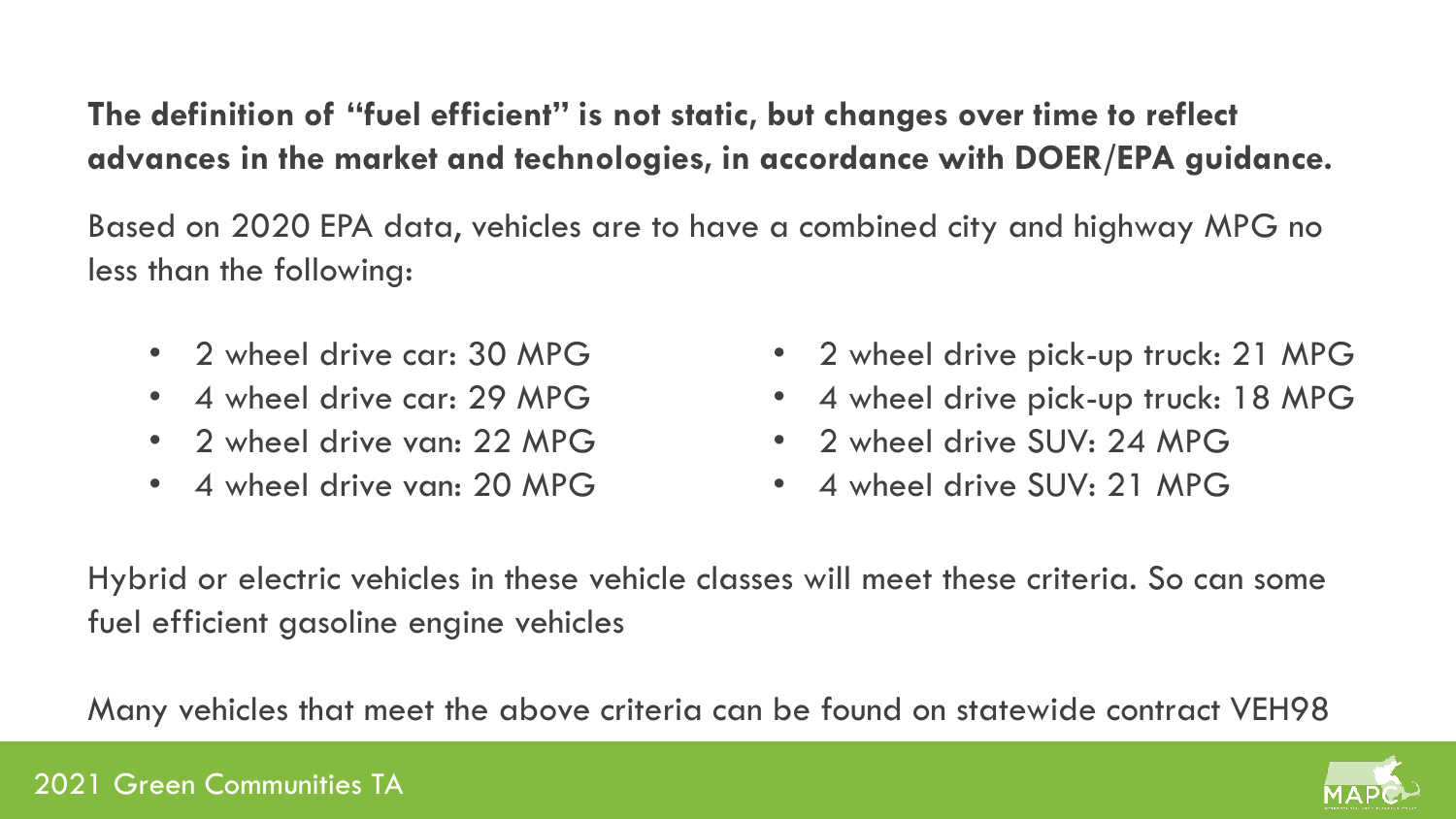# What the policy means in practice

### **EXISTING VEHICLES**

No immediate changes. Vehicles cannot be transferred to other departments, unless the replacement vehicle is **more efficient** than the vehicle being retired.

### **NEW VEHICLE PURCHASES OR REPLACEMENTS**

For **exempt** vehicle types, purchasing practices continue as usual. Town commits to considering fuel efficient options as they become commercially available and practicable for their departmental needs.

For **non-exempt** vehicle types, Departments must select new or replacement models with combined MPG ratings that meet or exceed the fuel efficiency definition for that vehicle type as provided by DOER.

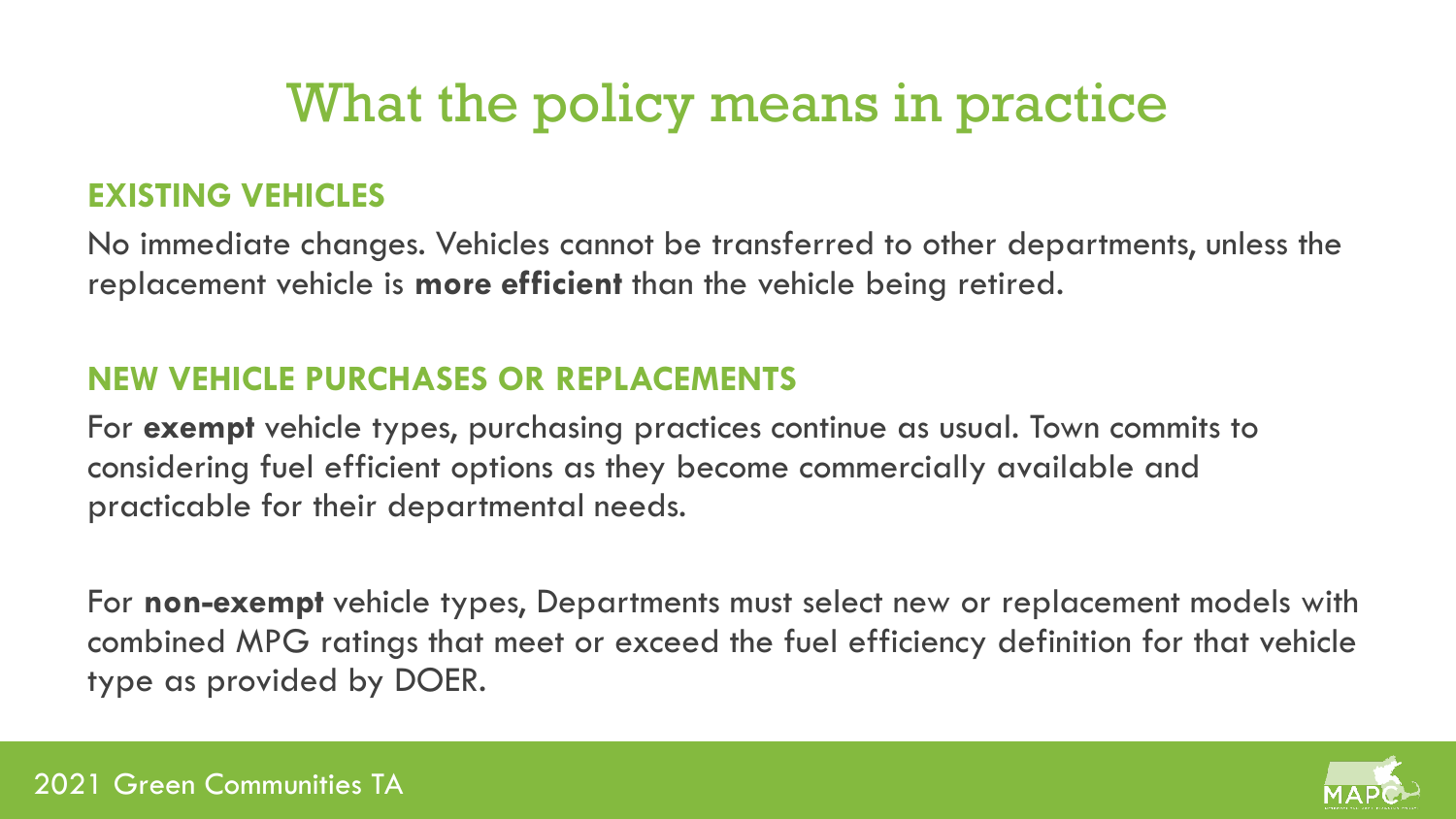# Reading's Vehicle Inventory

# **153 vehicles in total (41 RMLD / 112 Town)**

**128 vehicles** are **exempt** from the fuel efficient vehicle policy. (25 RMLD / 103 Town)

*ALL police cruisers ALL heavy duty vehicles*  **25 vehicles** would be subject to the policy when replaced in future years.

*16 RMLD vehicles\* 6 DPW vehicles 2 school vehicles 1 animal control vehicle*  Of those 25 vehicles, **16 vehicles** are already in compliance with the fuel efficient vehicle policy MPG standards.

*\*Subject to RMLD's separately adopted vehicle policy that exceeds DOER's minimum requirements.*

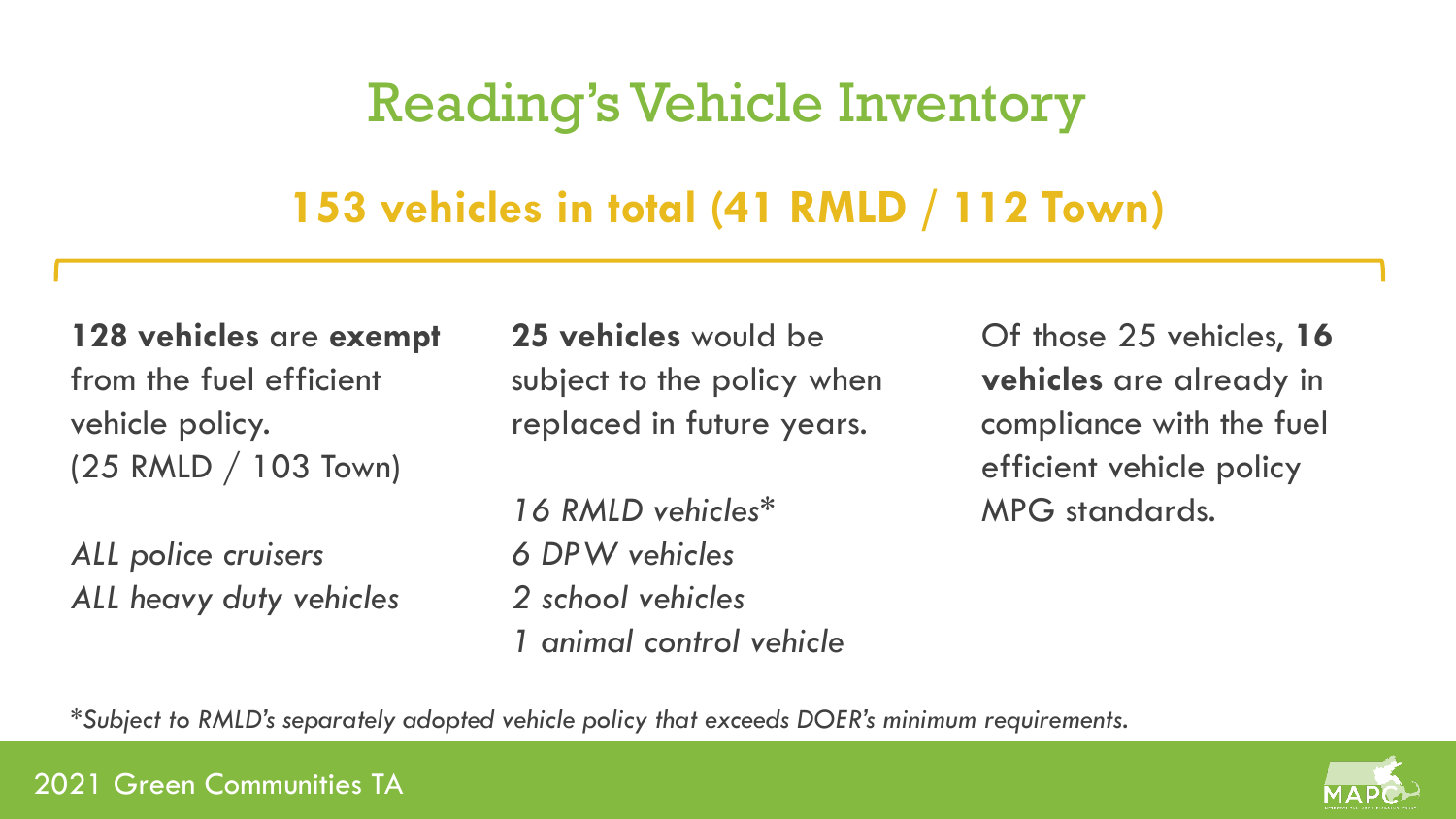| $\overline{\mathbf{v}}$ | VIN#<br>$\overline{\phantom{a}}$ | Plate #<br>$\overline{\phantom{a}}$ | Model<br>$\overline{\phantom{a}}$   | Make<br>$\overline{\phantom{a}}$ | Model<br>Year | Year/Month<br><b>Purchased</b> | <b>Drive System</b><br>(2WD, 4WD<br>or $AWD$ | Weight<br><b>Class</b><br>( > 8, 500<br>pound: | Exempt<br>or Non-<br>Exem <sup>-</sup> | <b>MPG</b><br>$\overline{\phantom{a}}$ | <b>DOER</b><br><b>Policy</b><br>$MPC_{\overline{v}}$ | <b>Vehicle Function</b><br>$\overline{\phantom{a}}$ |
|-------------------------|----------------------------------|-------------------------------------|-------------------------------------|----------------------------------|---------------|--------------------------------|----------------------------------------------|------------------------------------------------|----------------------------------------|----------------------------------------|------------------------------------------------------|-----------------------------------------------------|
|                         | <b>NOT EXEMPT FROM POLICY</b>    |                                     |                                     |                                  |               |                                |                                              |                                                |                                        |                                        |                                                      |                                                     |
|                         | NM0LS7CN1DT162938                | M91238                              | <b>TRANSIT VAN (animal control)</b> | FORD                             | 2013          |                                |                                              | 5,005 NE                                       |                                        | 23                                     | $20 - 22$                                            | <b>ANIMAL CONTROL</b>                               |
| 28                      | 1FAFP53U46A191013                | M60                                 | <b>TAURUS</b>                       | FORD                             | 2006          | 2006                           | 2 <sub>WD</sub>                              |                                                | NΕ                                     | 20                                     | 30                                                   | <b>DPW</b> - Maintenance/Cemetery                   |
| 36                      | 1FMCU59H18KE45687                | M79946                              | <b>ESCAPE</b>                       | FORD                             | 2008          | 2008                           | <b>AWD</b>                                   |                                                | NE.                                    | 24                                     | 21                                                   | <b>DPW</b> - Maintenance                            |
| 77                      | 1FMCU9G93HUD85709                | M98626                              | <b>ESCAPE</b>                       | FORD                             | 2017          | 2017                           | <b>AWD</b>                                   | 4,840                                          | <b>NE</b>                              | 24                                     | 21                                                   | <b>DPW</b> - Maintenance                            |
| 66                      | 1FMCU9G9XGUA55323                | M95750                              | <b>ESCAPE</b>                       | FORD                             | 2016          | 2016                           | <b>AWD</b>                                   | 4,840                                          | <b>NE</b>                              | 23                                     | 21                                                   | <b>DPW</b> - Maintenance                            |
| 44                      | 1FMJU1G57BEF48966                | M87814                              | <b>EXPEDITION</b>                   | FORD                             | 2011          | 2011                           | <b>AWD</b>                                   |                                                | <b>NE</b>                              | 15                                     | 21                                                   | DPW - Maintenance/Surveyor (CIP '23)                |
|                         | 1GNEVLKW4KJ137490                | M1473A                              | <b>TRAVERSE</b>                     | <b>CHEVROLET</b>                 | 2019          | 2019                           | <b>AWD</b>                                   | 6.173                                          | <b>NE</b>                              | 20                                     | 21                                                   | DPW - Maintenance/Engineering                       |
| 109                     | 1FMCU9GD7KUC17275                |                                     | <b>ESCAPE</b>                       | FORD                             | 2019          |                                |                                              | 4,760                                          | <b>NE</b>                              | 24                                     | 21                                                   | <b>SCHOOL</b>                                       |
| 173                     | 1FADP3F21EL151822                | M92197                              | <b>FOCUS</b>                        | FORD                             | 2014          |                                |                                              |                                                | NΕ                                     | 30                                     | $29 - 30$                                            | <b>SCHOOL</b>                                       |
| <b>RMLD-1</b>           |                                  |                                     | Highlander                          | Tovota                           | 2020          |                                | <b>AWD</b>                                   | 6.000                                          | <b>NE</b>                              | 35                                     | 21                                                   | <b>RMLD - Engineer</b>                              |
| RMLD-2                  |                                  |                                     | Explorer                            | Ford                             | 2017          |                                | <b>AWD</b>                                   | 6,180                                          | <b>NE</b>                              | 19                                     | 21                                                   | <b>RMLD - Facilities Mgr</b>                        |
| RMLD-3                  |                                  |                                     | Escape                              | Ford                             | 2009          |                                | 4WD                                          | 4.880                                          | <b>NE</b>                              | 28                                     | 21                                                   | <b>RMLD - Director E&amp;O</b>                      |
| RMLD-4                  |                                  |                                     | Highlander                          | Toyota                           | 2020          |                                | <b>AWD</b>                                   | 6,000                                          | <b>NE</b>                              | 35                                     | 21                                                   | <b>RMLD</b> - Meter/tech services                   |
| RMLD-7                  |                                  |                                     | Bolt                                | Chevrolet                        | 2018          |                                | <b>AWD</b>                                   | 4,448 NE                                       |                                        | 119                                    | 29                                                   | <b>RMLD - Customer Service/Pool</b>                 |
| RMLD-11                 |                                  |                                     | $F-150$                             | Ford                             | 2007          |                                | 4 <sub>WD</sub>                              | 6,950                                          | <b>NE</b>                              | 15                                     | 18                                                   | <b>RMLD - Line</b>                                  |
| <b>RMLD-13</b>          |                                  |                                     | CK10753                             | Chevrolet                        | 2011          |                                | 4 <sub>WD</sub>                              | 7,000                                          | <b>NE</b>                              | 17                                     | 18                                                   | <b>RMLD - GLF</b>                                   |
| RMLD-16                 |                                  |                                     | Highlander                          | Tovota                           | 2020          |                                | <b>AWD</b>                                   | 6.000                                          | <b>NE</b>                              | 35                                     | 21                                                   | <b>RMLD - Assistant Director E&amp;O</b>            |
| RMLD-19                 |                                  |                                     | Escape                              | Ford                             | 2008          |                                | 4 <sub>WD</sub>                              | 4,800                                          | <b>NE</b>                              | 27                                     | 21                                                   | <b>RMLD - Station/Meter</b>                         |
| RMLD-24                 |                                  |                                     | $F-150$                             | Ford                             | 2020          |                                | 4 <sub>WD</sub>                              | 6,500                                          | <b>NE</b>                              | 20                                     | 18                                                   | <b>RMLD - Asst. GLF</b>                             |
| RMLD-29                 |                                  |                                     | CK10753                             | Chevrolet                        | 2011          |                                | 4 <sub>WD</sub>                              | 7,000                                          | <b>NE</b>                              | 17                                     | 18                                                   | <b>RMLD - Engineer</b>                              |
| RMLD-30                 |                                  |                                     | $F-150$                             | Ford                             | 2014          |                                | 4 <sub>WD</sub>                              | 7,350                                          | <b>NE</b>                              | 13                                     | 18                                                   | RMLD - Tech services manager                        |
| RMLD-31                 |                                  |                                     | $F-150$                             | Ford                             | 2014          |                                | 4 <sub>WD</sub>                              | 7,350                                          | <b>NE</b>                              | 13                                     | 18                                                   | <b>RMLD - Engineer</b>                              |
| RMLD-32                 |                                  |                                     | Escape                              | Ford                             | 2009          |                                | 4WD                                          | 4,880                                          | <b>NE</b>                              | 28                                     | 21                                                   | <b>RMLD - Meter</b>                                 |
| RMLD-33                 |                                  |                                     | Escape                              | Ford                             | 2011          |                                | 4WD                                          | 4.800                                          | <b>NE</b>                              | 29                                     | 21                                                   | <b>RMLD - Meter reader</b>                          |
| RMLD-36                 |                                  |                                     | Highlander                          | Toyota                           | 2020          |                                | <b>AWD</b>                                   | 6,000 NE                                       |                                        | 35                                     | 18                                                   | <b>RMLD - Engineer</b>                              |

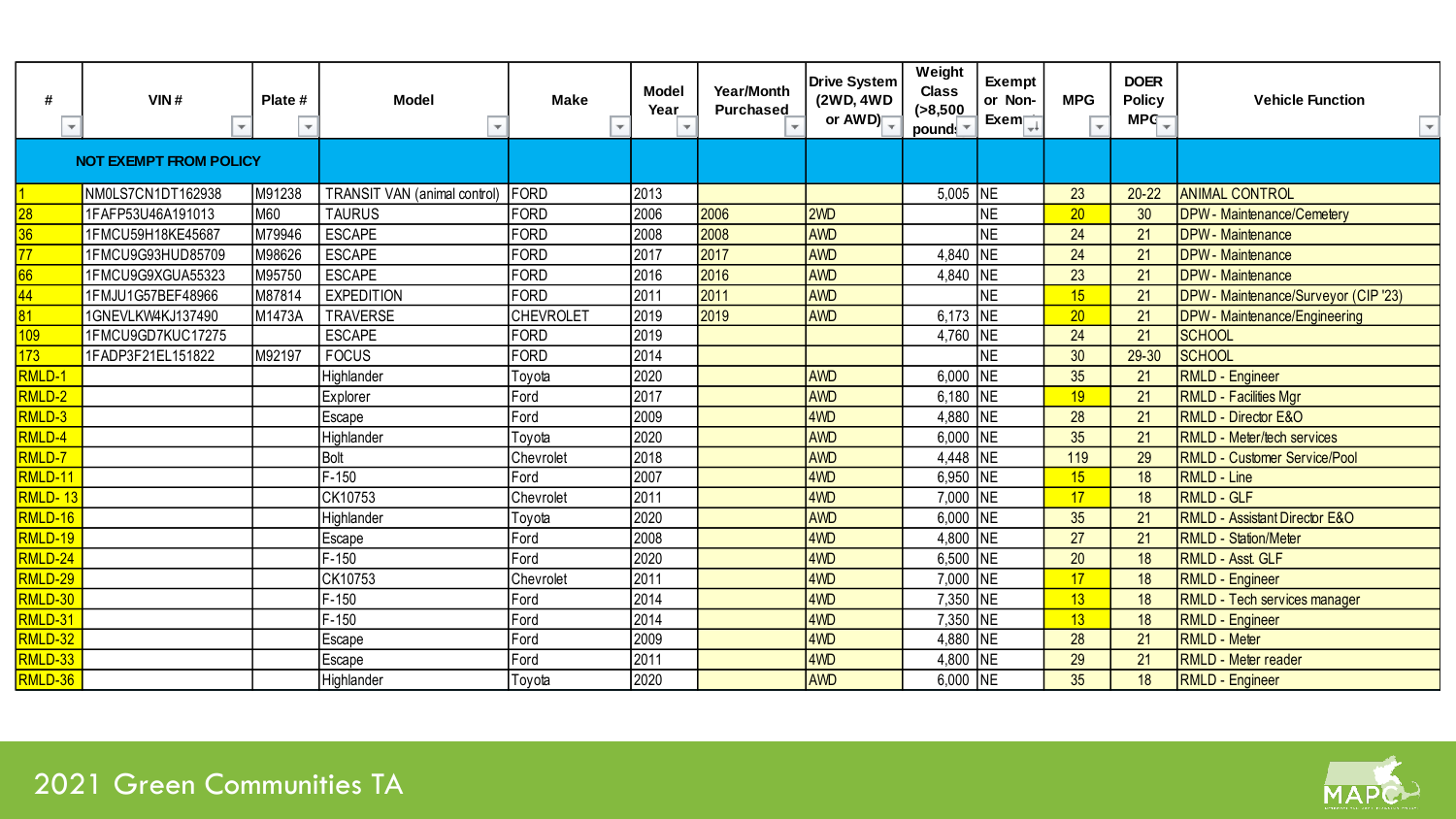

# **MARKET AND LOCAL TRENDS**

Trends in Fuel Efficiency and Adoption in MA

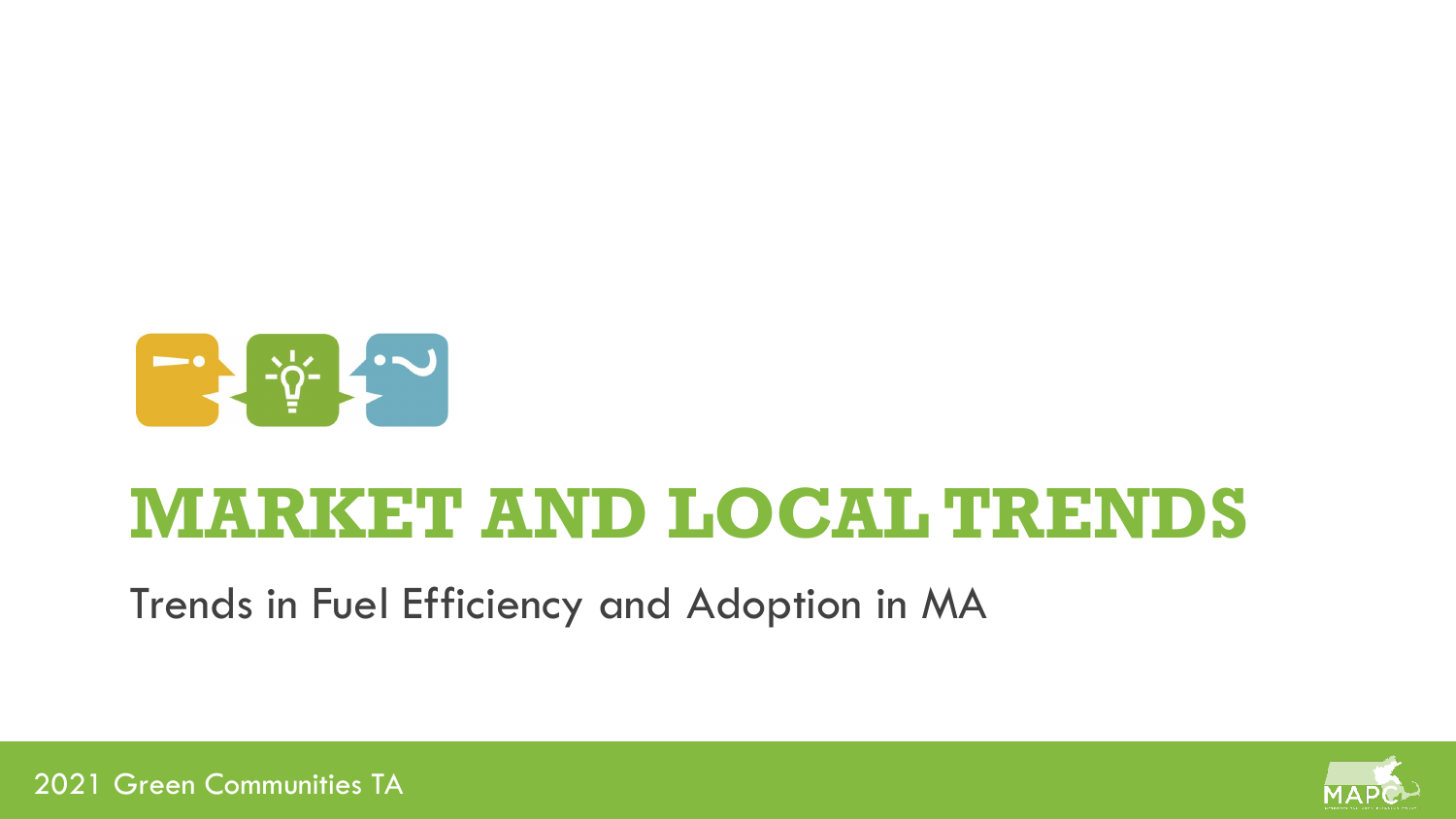### **Alternative Fuel and Hybrid Model Offerings by Manufacturer, 1991-2019**



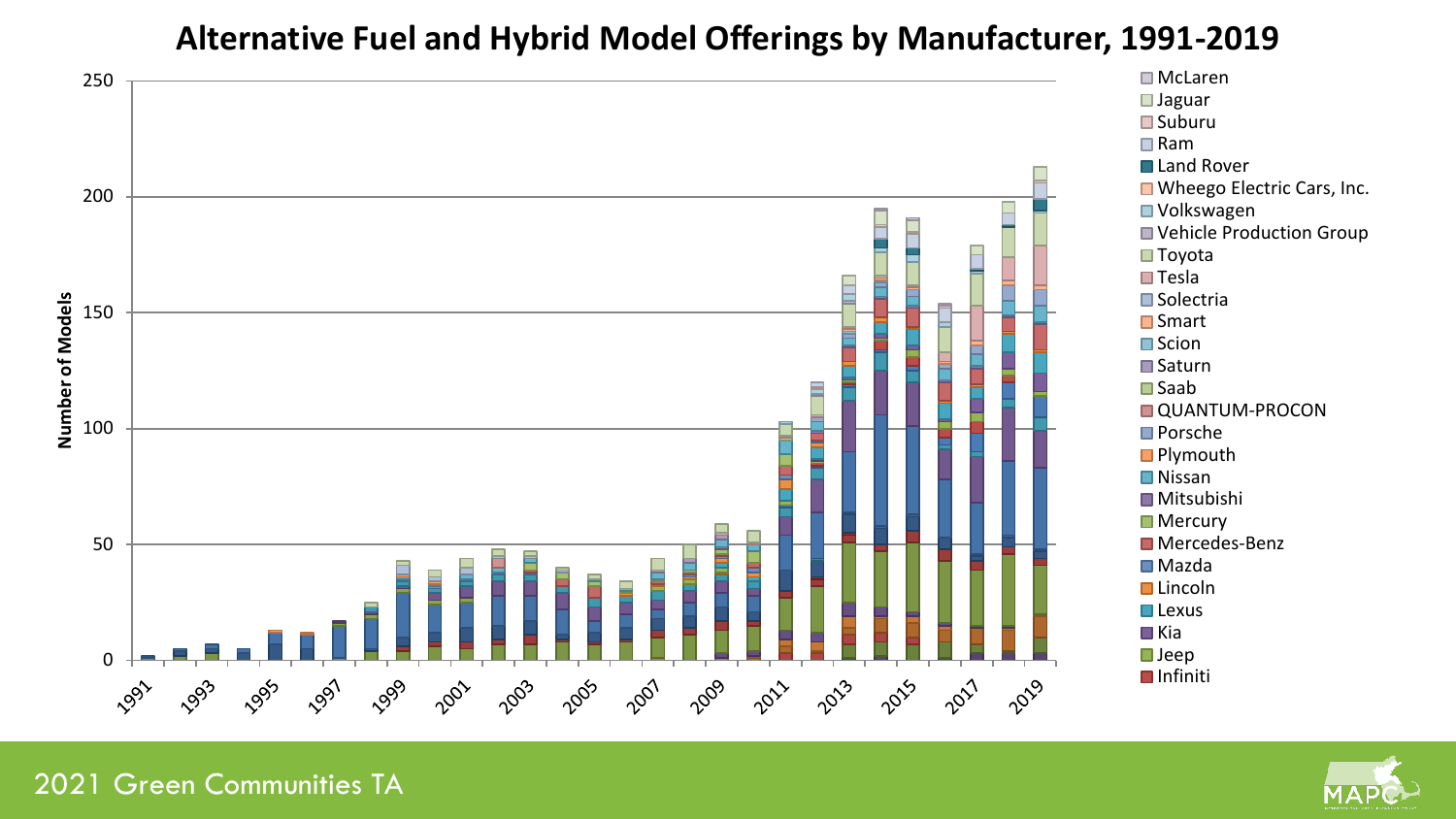

2020 SUV model MSRP comparison example

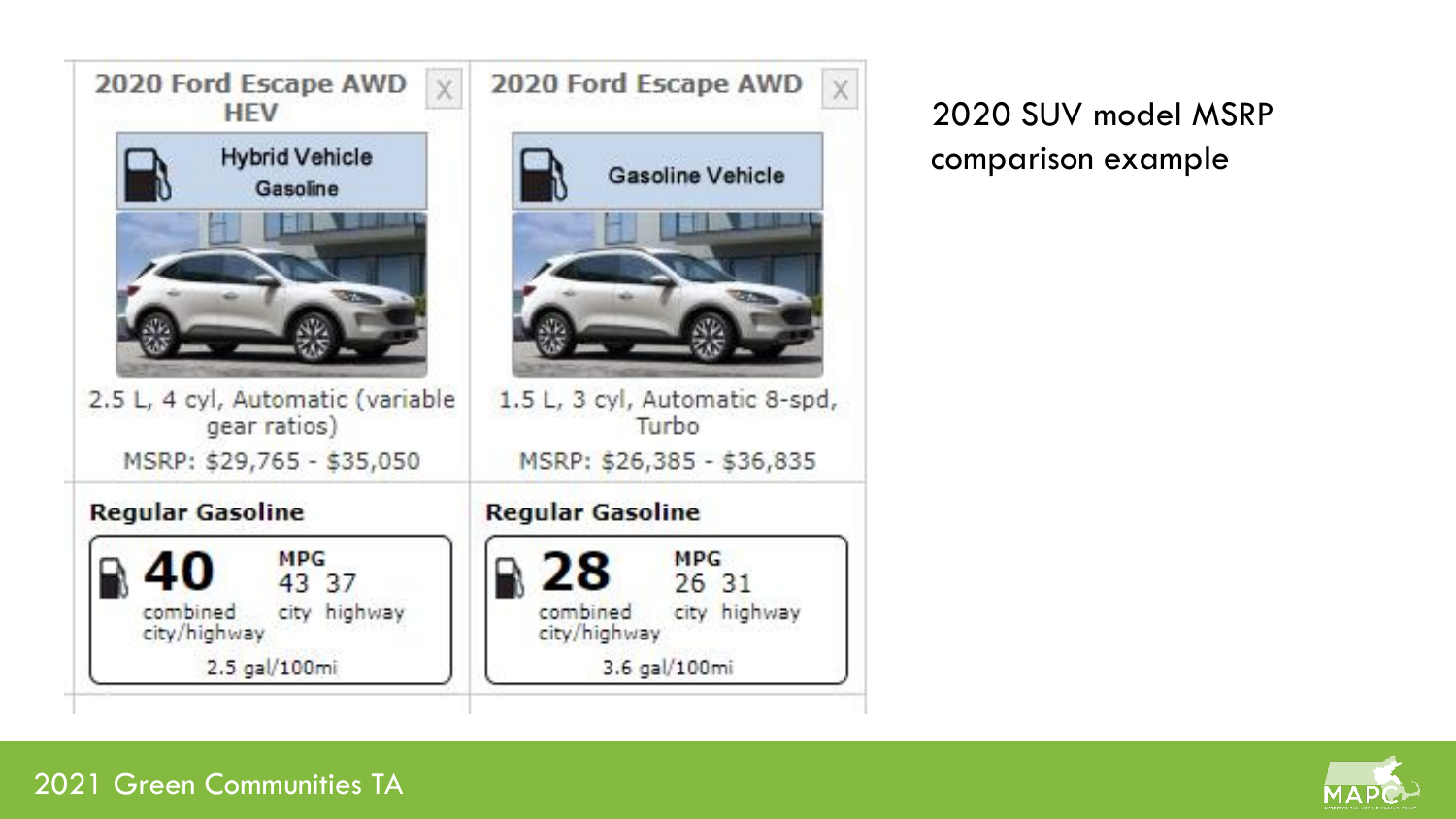

Nearly all **280 designated communities** have adopted the fuel efficient vehicle policy.